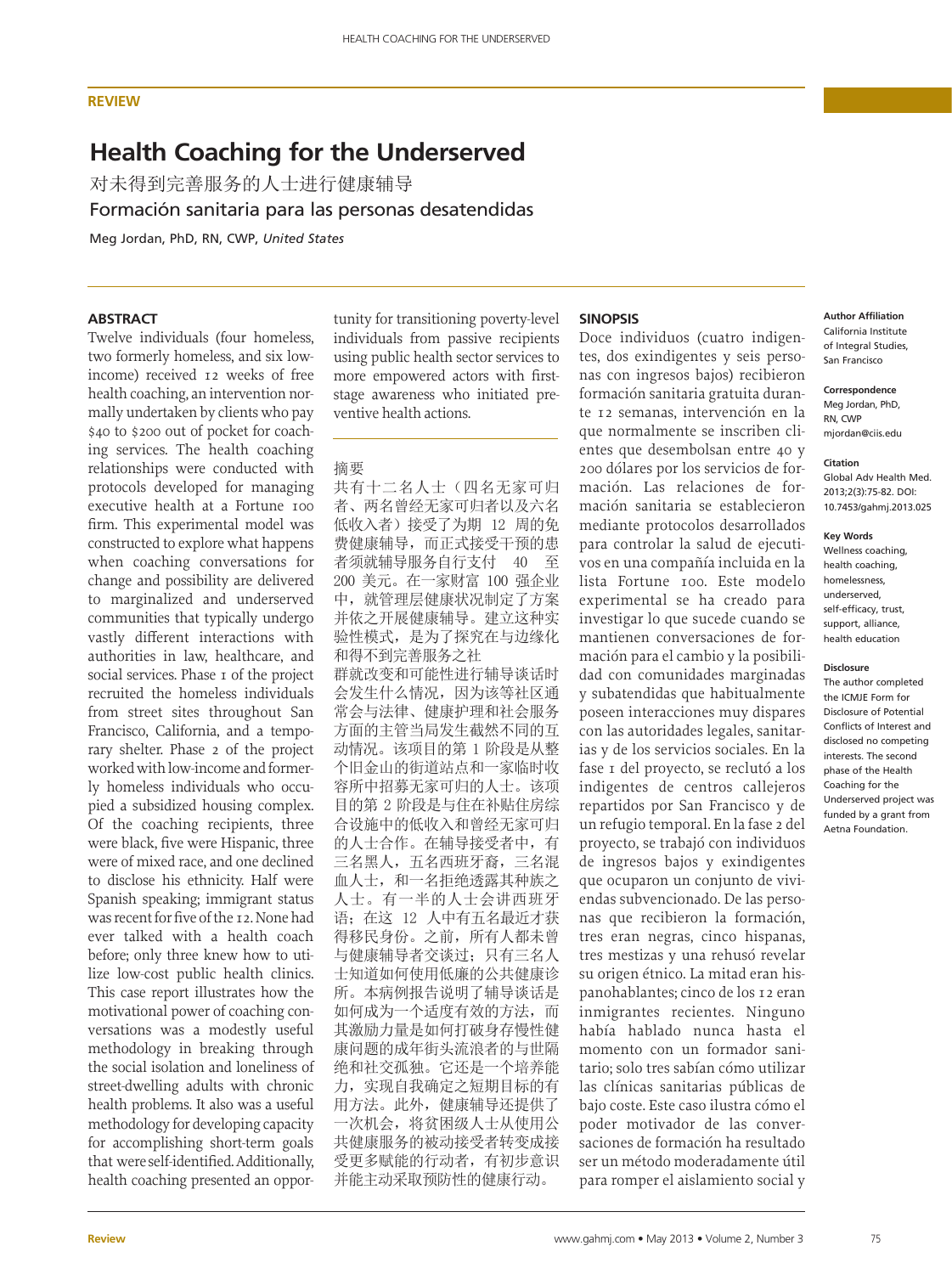la soledad de los adultos que viven en la calle con problemas crónicos de salud. También ha resultado ser de utilidad para desarrollar la capacidad de cumplir objetivos a corto

plazo señalados por los propios individuos. Asimismo, la formación sanitaria ha brindado una oportunidad para que las personas pobres dejen de ser receptores pasivos de los servicios del sector sanitario público y sean más conscientes de las medidas iniciales necesarias para emprender acciones sanitarias preventivas.

# **INTRODUCTION**

The growing gap of health and wealth inequity in the United States calls for renewed focus and new strategies to improve health outcomes for the poorest among us. At the same time, the ongoing economic and financial downturn has placed significant burden upon state and local public health departments and community agencies that aim to reduce health disparities among underserved populations.1

According to the US Census Bureau, the number of poor increased by 3.7 million from 2008 to 2009, with one-third of those being children. Addressing the socioeconomic determinants of health is critical for slowing current trends.<sup>2</sup> However, what is often left out of public discourse is the recognition that lifestyle improvement is a two-step of personal responsibility along with sociocultural support. While communities need to provide cost-effective means for providing health services, accessing those services remains the responsibility of individuals or families who are ultimately the ones who muster the motivation and inner resources to make positive changes. That is where a health coach may prove most valuable.

Health coaching is a rapidly growing nonclinical health profession that offers an accessible, clientcentered, holistic approach to changing attitudes, behavior, and lifestyles habits of individuals for improved health and well-being. The coach builds a trusting alliance with clients, helping them evoke their own goals from within, discover inner strengths and capacities, build action plans, and monitor progress.

Insurance reimbursement for health coaching is not universally available at this time, although employers are beginning to offer health plans (eg, Kaiser, Aetna, United) that feature two or three sessions with a telephonic health coach. Aside from the employee who may receive sessions with a health coach through an employer-sponsored health plan, health coaching is customarily an out-of-pocket expense. Those who take advantage of coaching services are usually educated, higher-income individuals who choose to enter into a contract with a health coach just as they would with a personal fitness trainer.

For the underserved, minorities, the unemployed, and the poor, not only is there an absence of financial or social incentives but it is often assumed that there is a diminished capacity for making healthful changes due to a lack of resources to fall back on as well as the need to cope with hardship and basic survival needs. Therefore, despite the fact that health coaching occupies the most affordable rung of the healthcare ladder, it remains largely inaccessible for low-income or poverty-level individuals and families who suffer a disproportionate number of health disparities.

The lower the socioeconomic status in terms of income, education, and occupation, the poorer the state of health. The disadvantaged suffer an increase in chronic stress (higher allostatic load), higher blood pressure, and unhealthy body mass index and may even suffer more DNA damage as indicated by shorter DNA telomere length.3 Socioeconomic status shapes social norms and the physical environment by exposing people to more toxins and limiting access to healthcare and health insurance. Low socioeconomic status directly affects behavior that affects health and illness.

The most vulnerable are often criticized for an over-dependency on social programs such as Medicaid and the Special Supplemental Nutrition Program for Women, Infants, and Children, although after the welfare reforms of the Clinton era, research shows that the majority of recipients have part-time employment. Still, proposed draconian budget cuts in upcoming federal, state, and local public health budgets will affect the poorest, most vulnerable families.4

#### **A RADICALLY DIFFERENT CONVERSATION**

The premise for this project, Health Coaching for the Underserved, was somewhat audacious: What if a poor man or woman on the street were talked to about improving his or her lot in life just as an executive coach would talk to chief executive officers about pursuing their strategic plans? The tone and character of the conversation might be respectful and regard the client as capable, resourceful, and whole. The social conditioning of healthcare personnel to regard the person as someone needing to be treated, cured, or "fixed" would be bypassed. Coaches are trained to think that the optimal solutions for whatever problems exist are usually within the clients themselves. Contrary to medical models, the coach would follow the client's agenda, even if that seemed questionable to the coach again, a counterintuitive approach for healthcare personnel. Coaching conversations support the client discovering his or her own values, purpose, and goals.

Not only does this entail a shift, it comprises a radically different, day-to-day experience for the poor as they attempt to access care and receive health services. When this project was posed to the first four homeless men by the researcher/author, their reactions were filled with disbelief and sarcasm. One homeless man responded, "You're gonna coach me like I'm a rich guy? Like I'm the man? Yeah, right."

No prior data were available regarding how the coaching conversation, composed of powerfully evocative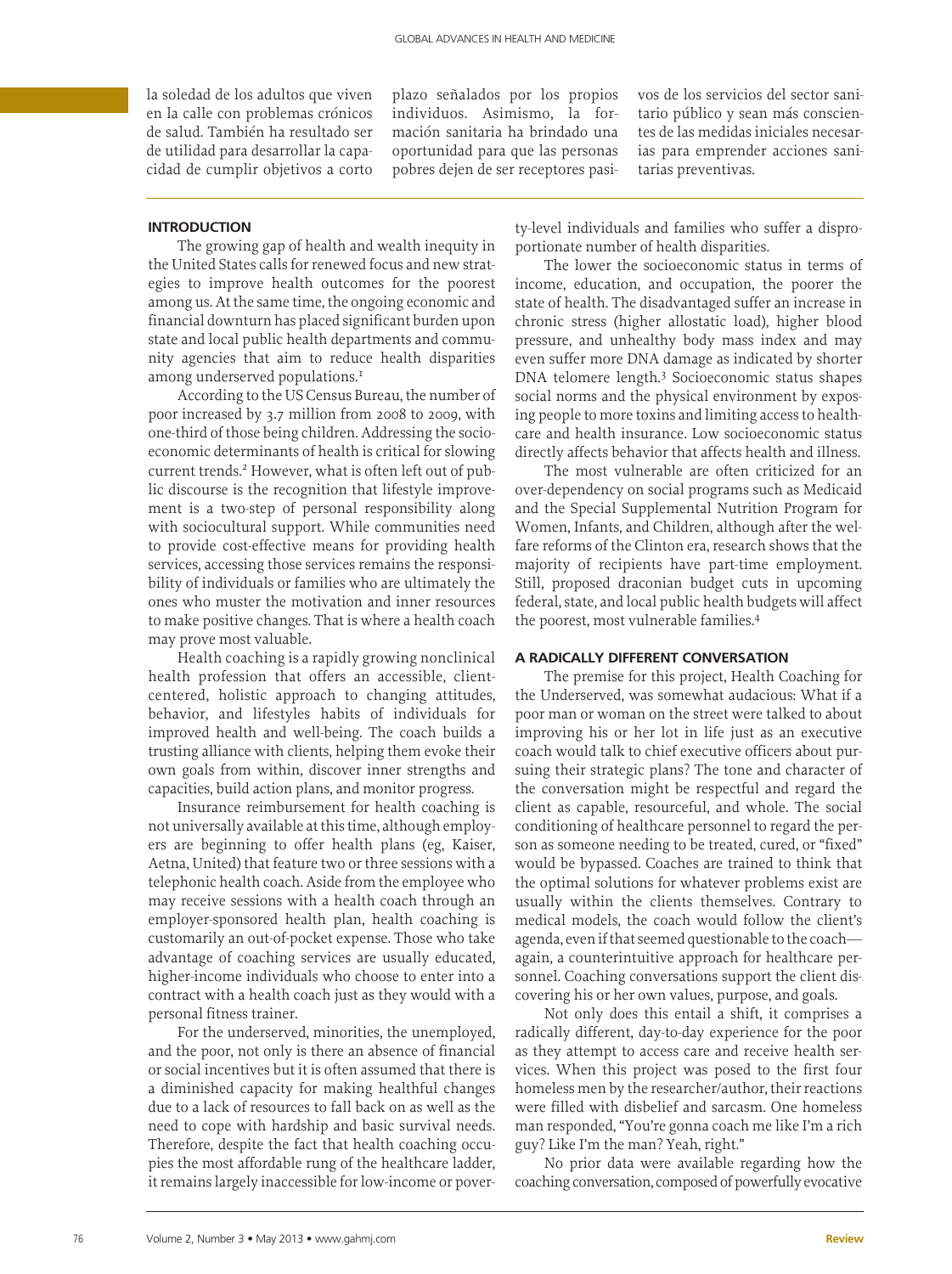questions, might influence homeless, underserved minorities or low-income individuals of diverse race, gender identification, ethnicity, and immigrant status. Research shows that public attitudes toward low-income and welfare recipients may have improved since 2003, yet the primary social interactions that the homeless and vulnerable have with health and social service authorities remains top-down in delivery and directive in tone, with expert-driven dispensation of health information. This style often fails to evoke from the individual any intrinsic motivation or life-changing, healthenhancing behavior.

In the best of cases, public health and social service workers are trained in motivational interviewing (MI) techniques, which bring a nonjudgmental atmosphere to the client-practitioner relationship.5 Barriers to resistance are recognized and not confronted but "rolled with" in a way that keeps the conversation going and the client fairly engaged until the possibility for change can be manifested.6,7 For the populations discussed in this case report, a coaching methodology with MI techniques was employed in the one-on-one sessions. It proved particularly useful in coaching individuals diagnosed with mental health problems and substance abuse. MI has a solid record of effectiveness for individuals struggling with addictions.

# **SCOPE AND PARAMETERS OF THE PROJECT**

The following case report examines an experimental approach in bringing a type of health improvement strategy known as integrative wellness coaching (IWC) to homeless and low-income individuals. The project was undertaken to assess the feasibility of the health coaching model and general responsiveness of the individuals and families who received it. The IWC model is taught within the master of arts program in Integrative Health Studies at the California Institute of Integral Studies, San Francisco, a member of the National Consortium for Credentialing Health and Wellness Coaches. IWC is a client-centered process that facilitates a supportive means for clients to tap into inner resources and external allies and develop their capacity for change in order to improve health and well-being.

The project took place during a 24-month period, with Phase 1 directed toward homeless individuals or people in and out of temporary shelters. Phase 2 of the project was part of an Aetna Foundation grant designed to promote healthy behaviors among residents of a lowincome apartment complex constructed by Mercy Housing and managed by Catholic Charities CYO. The site houses 425 low-income and formerly homeless residents. Faculty and graduate students delivered health coaching services to these residents, and the project is ongoing. The Mercy Housing project was designed to occur in five stages: (1) assessment and planning; (2) social marketing and relationship building; (3) delivery of IWC services; (4) evaluation of coaching effectiveness through case studies; and (5) leadership training to empower residents as peer wellness coaches. In addi-

#### **Tasks of the Integrative Wellness Coach**

- Co-create the holistic coaching relationship, based on building trust and rapport
- Establish clear lines of responsibility and accountability for the client
- Facilitate values of clarification, readiness for change, and identification of resources, both internal and external
- Clarify client's desire for goal attainment, behavioral changes, or performance enhancement
- Maintain focus on capacities for growth and learning vs pathology or problems
- Develop action plans and set short- and long-term goals; monitor and track progress
- Facilitate growth in self-efficacy, recovery from relapse, capacity to learn
- Refrain from being the expert; move into a consultation role only after asking permission
- Be knowledgeable in lifestyle improvement including diet, exercise, stress management, and access to healthcare
- Provide facilitation for client to discover and embrace healthful changes
- Access tools such as the Wellness Wheel, guided imagery, and nonviolent communication as needed
- Use evidence-based methodologies and frameworks for behavior change, including adult learning theory, motivational interviewing, and aspects of cognitive behavioral therapy in terms of identifying limiting attitudes, beliefs, and lifestyle habits (cognitive restructuring)
- Facilitate client's navigation of integrative and complementary health options for improving health
- Tie health improvement goals to overall wellness vision and sense of purpose, meaning, and belonging; facilitate bonds to community and supportive allies
- Obtain consent, maintain confidentiality, and follow the International Coach Federation Code of Ethics for professional coaching

tion to free IWC, graduate students provided intake interviews and comprehensive assessments, a Family Fitness Fair, wellness workshops, and leadership programs with the goal of reducing obesity and chronic illness and promoting healthy behaviors.

Though some lines are blurred between health education and health coaching, there are distinct differences, and the coaches were instructed to try to not function as health educators but to do their best to remain in a coaching role. This meant they attempted to evoke from the client what the client wanted to do and refrained from teaching about the risks of chronic preventable diseases unless the client's choices or actions warranted intervention. For example, if weight loss was an expressed goal and the client insisted on following an unproven fad, the coach would ask if the client had any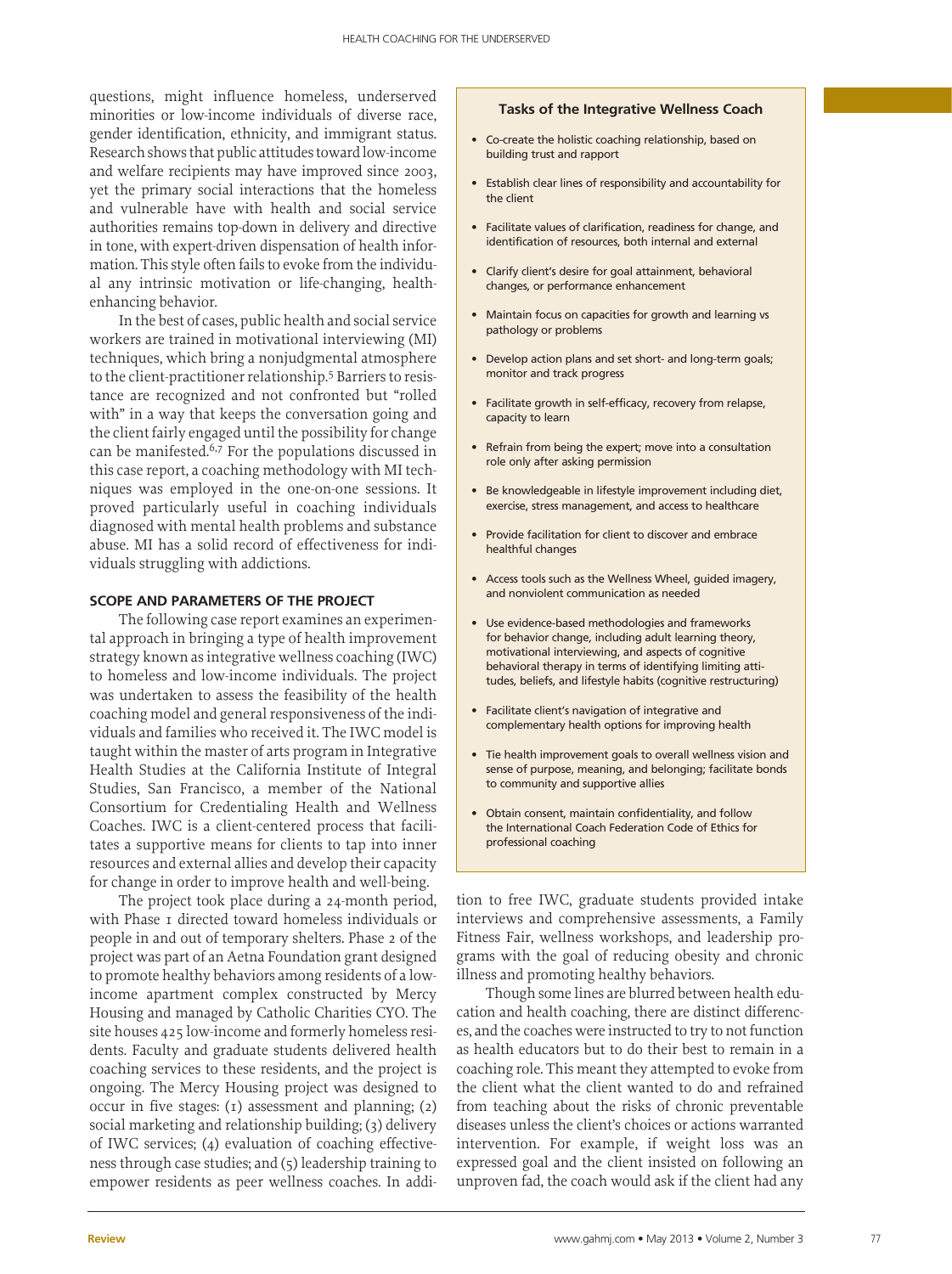success with it or knew how to get valid information about it.8 This type of evocative inquiry is often difficult for health coaches who are eager to teach "right" choices and behaviors. The coaches often asked, "Why would I ask him what he wants to eat when I know his diet is already horrible for his health?" Resisting the "righting reflect" is a primary task within coaching.

## **BACKGROUND**

Homelessness in San Francisco is a widely studied phenomenon. As any visitor to the city knows, while it bustles with "Silicon Valley" starts-ups for digital natives, the stark contrast of this burgeoning wealth with pervasive homeless individuals and street youth is disturbing and relentless. An estimated 5000 to 10500 individuals (in a city of 725000) have no permanent homes and sleep in vacant lots, doorways, alleys, and public areas, often with their belongings pouring out of shopping carts or plastic bags. The exorbitant cost of living in the Bay Area, the lack of affordable housing, a temperate climate, and policies (now discontinued) that paid monthly cash stipends to homeless people are some of the factors cited and contested regarding the large per capita homeless population.<sup>2</sup>

Homeless people in and out of shelters struggle with loneliness, isolation, dislocation from significant support, and social marginality and are often undereducated and coping with developmental deficits and a lack of skills training. Almost one third are dually diagnosed with mental disorder and substance abuse. San Francisco has one of the highest per capita spending levels on public health and an office dedicated to reducing health disparities, yet the problem is unabated.

Compared to the responsibilities of healthcare and social service professionals, the coach has the freedom to operate in a hands-off, nonsupervisory role. For this project and unlike the public health workers, the coach did not have to perform comprehensive assessments of mental and physical health on the poor. Coaches did not have to perform drug and alcohol screening tests or monitor the effects of medication and chart benefits and risks in medical records. They never have to agree to a treatment plan or facilitate coordination among county agencies and public health clinics and shelters. Healthcare and social service workers must maintain professional competence, promote harm-reduction strategies, and interface with multidisciplinary teams.

# **THREE CASE STUDIES Case 1: Homeless Man**

"Zack" is a 48-year-old man who had lived on the urban streets for the past 15 years. He was approached more than 2 years ago by the IWC coach (this particular coach was also a registered nurse) in a steady, nonthreatening manner and asked if he would like to have a free health coach for 12 sessions. It took three brief encounters before Zack was willing to talk about his health; he first stated he was uninterested in anything but securing cash, alcohol, or cigarettes. The coach

could not access medical records for him, but he appeared to have serious substance dependence (drugs and alcohol) and mental illness, perhaps schizoid personality disorder. As with many individuals with dual diagnoses, he exhibited odd behavior, gave vent to distorted views and beliefs about reality, dressed in peculiar ways (heavy coats on hot days), and was generally anxious or paranoid toward people who were near his shopping cart or street space. His affect was often inappropriate, and the excessive social anxiety he displayed was understandable for the amount of social isolation he endured. While other homeless individuals occupied the same alley for over a year's time, Zack was persistently on the outs with these other street dwellers; the coach witnessed him being chased away and belittled twice. Zack complained of being harassed, robbed, and beaten, "but the mayor—he could give a damn."

Zack said he was "a professional surfer" and another time identified his situation as "having a big job—I just don't have to do that anymore." He is an active user of heroin, methadone, and "bud and caviar" (marijuana and cocaine or crack). He has access to medical marijuana, which he reported receiving for chronic pain and what appears to be peripheral neuropathy, as he complains of numbness or "crawlies" in his extremities. His legs and arms show signs of avascular necrosis typical for HIV/AIDS infection. He has been told in the past he has chronic hepatitis B or C. Within the assorted large trash bags he carries with him in a shopping cart are several empty bottles from expired medications including tricyclic antidepressants, methadone, Lyrica (pregabalin), aspirin, and oxycodone. His last hospital admission was for evaluation of nausea. "I was just sick to my stomach but they don't know nothing at the General," he said, referring to San Francisco General Hospital.

During the first two coaching sessions, he was visibly agitated but later looked forward to the coaching encounter, showing up early with a list of requests and his inevitable sack of recycled plastic trash, illegible papers, and empty pill bottles. He refused to participate in some sessions since "he wasn't getting paid for them," although he did always receive coupons for Starbucks, gift certificates for local fast food chains, or vouchers for a soup kitchen with each coaching session.

While most of the coaching sessions were devoted exclusively to establishing trust and rapport and the process of evoking intrinsic goals from within Zack was often a futile enterprise, there was one major accomplishment. Zack acknowledged that street life was deleterious to his health. This occurred in session 8. He agreed that real housing, not in a shelter which he adamantly refused ("they'll kill ya there") but in a residential hotel would be far preferable. The coach was able to lay out the step-by-step strategy for getting a residential hotel space from a local Christian-based foundation that had a successful, active social work center.

The center required that Zack attend a drug and alcohol rehabilitation program for 1 year and also participate in a modest skills job training program. Zack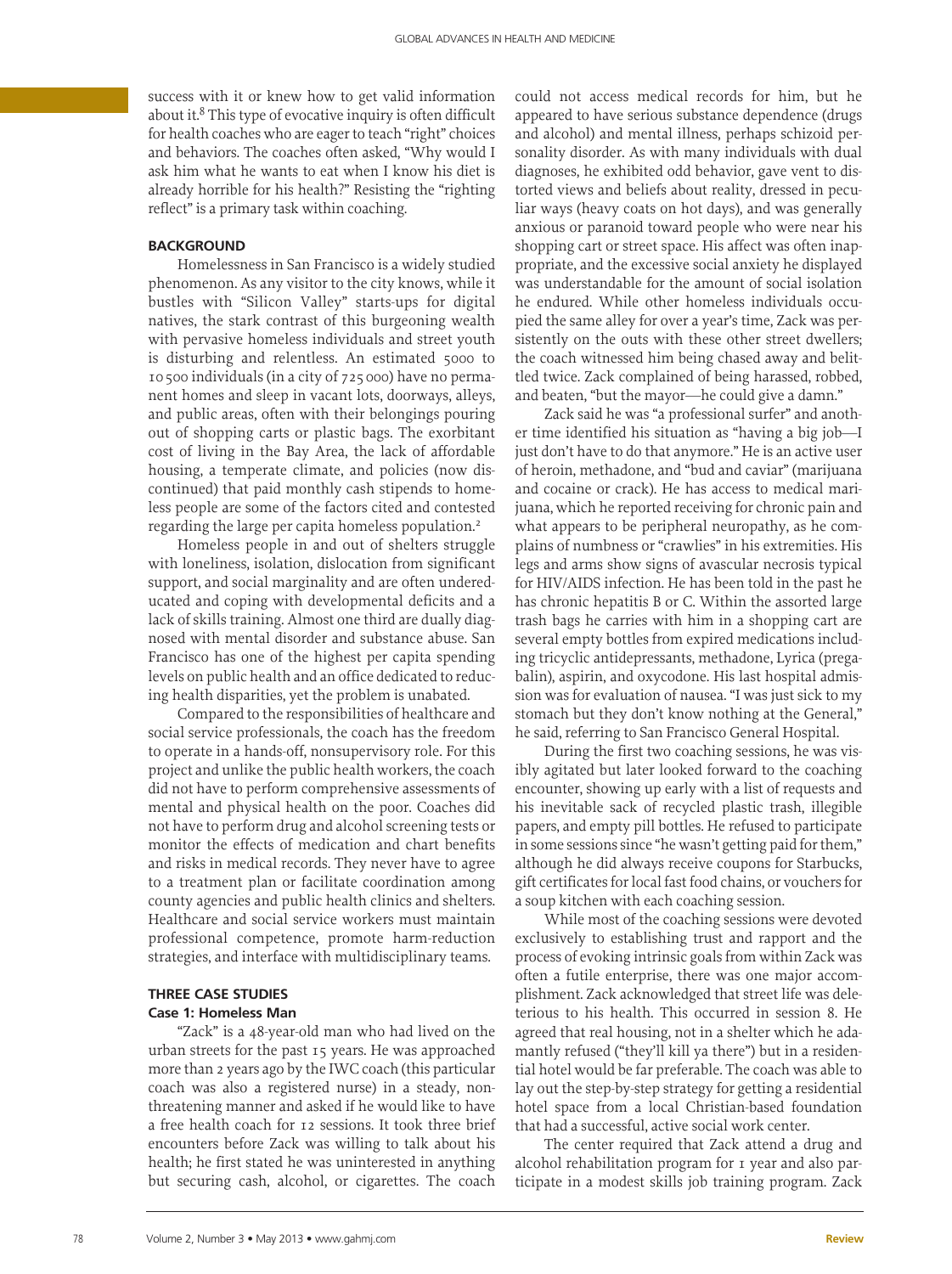considered the last item an unreasonable demand. The MI techniques were employed, allowing the coach to acknowledge Zack's ambivalence and resistance—a crucial tool at this point. Zack screamed about being caged in, until the coach said, "I really see what you mean. You think that the whole rehab program might be something you're willing to do, but that job training is just not a fit for you right now. I get it. I truly do." That type of coaching conversation was the only way to keep Zack engaged in the possibility of ending the cycle of self-imposed isolation and poverty and opening the door for this possibility in his unfortunate life. Zack did not show up for the last scheduled coaching session and has not been seen in the neighborhood by any of the other street dwellers for the past 4 months.

## **Case 2: Shelter Resident**

"Theresa," a 39-year-old mother of two young children, was recently separated from her unemployed partner after a violent altercation and was forced out of their shared rooms in his brother's apartment. She reported having a physical disability that prevents her from full-time employment, although the disability is not apparent. She appeared to be physically strong; her emotional states exhibited a personality that is assertive, defensive, and often impulsive. She worked parttime at a Good Will Industries station "sorting and stuff" and earns a wage that is below the poverty level for a family of four. She had been on and off the streets with her two children for the past year, as the relationship with her partner grew more volatile. She had no health insurance and states she has been rejected for Medicaid due to "somebody bungled the paperwork." At the shelter, she reported enjoying a degree of safety and security for the first time in years. She thought talking with a health coach would be "OK, if it will help me get this other stuff I need," requiring the coach to continually reinforce the difference between social service and coaching through their time together.

Theresa co-created with her coach the following goals: (1) keeping her children in "that good school" and "in that after-school program," (2) getting "better food in them—and me," and (3) "getting rid of these headaches." She said she "didn't know about wellness," but was interested in getting some acupuncture "if it didn't hurt and didn't cost nothing."

Her children (girls, ages 9 y and 11 y) attended a local public school "most days" and sometimes attended a subsidized after-school program that Theresa could not afford most months, so their care was inconsistent. Theresa credited the coaching with helping her figure out how to get into the Supplemental Nutrition program (food stamps) she previously had applied for but never received, saying, "This time I got that step-bystep thing worked out. That was cool." She excelled at being coached with clear action plans. Resource checklists were developed and followed, as Theresa kept a record of her actions on a spiral-bound mini-notebook tucked in her pocket. These new capabilities in accomplishing clearly defined short-term weekly action steps were celebrated by Theresa, her coach, and the organizers at the women's shelter. She wasn't willing to share her relationship with her coworkers at Good Will Industries, however, as she was afraid of losing her job.

The coach found that reinforcing lines of accountability was challenging with Theresa. On two occasions, she was convinced that her record of weekly action steps were not her responsibility but rather actions that the coach was supposed to take, saying, "You were supposed to do that." She insisted during the fifth session that the coach was supposed to apply for additional city and county assistance. When she was reminded that coaching was different from social service agencies, she grew angry and blamed the coach for "wasting her time and messing" with her.

Progress was slow with Theresa, with almost as much backsliding as forward movement. Through an envisioning and clarification process with the coach, she came to realize that her goals of more money and better food and housing for her family were not going to be attained by her current behavior or thinking. The coach worked to help her identify her strengths (loyalty, humor, resourcefulness, strong will), but her cognitive ability to map out a new strategy was not always apparent: She quickly grew distracted, confused, and "foggy-brained" and resorted to blame and threats. Relapses were common, and although she would verbally declare her readiness to change ("I'm beyond ready; I don't know why you don't believe me!"), she often wasn't able to follow through with agreements.

Finally, in the third and final month of coaching, Theresa seemed to enjoy a coach brainstorming session ("Come up with ten hot ideas—sky's the limit—nothing is a bad idea; just dream big"), and she decided to go to a city-sponsored job fair. Once there, she surpassed her short-term action goal and actually applied for computer skills training programs. However, she did not hand in the application, stating that she suddenly had to be somewhere else. A difficult conversation ensued with the coach about what may have really happened that prevented her from completing the application process.

This coaching technique of pushing the client to truthfully examine obstacles in the path of her success was perhaps too much confrontation for Theresa. She skipped the next scheduled coaching session. The provocative powerful coaching questions that are suitable for individuals with strong ego structure should only be asked when sufficient trust and rapport have been established and when the client can assume responsibility and build autonomy. Theresa skipped out on the next two sessions. When she did return, she talked about her growing worries that she couldn't make ends meet and said she often goes hungry in order to pay for extras for her children. She was fearful that she couldn't push forward on the job training.

At this point, the coach created a lot of permission for backsliding and failure in the goal-setting process,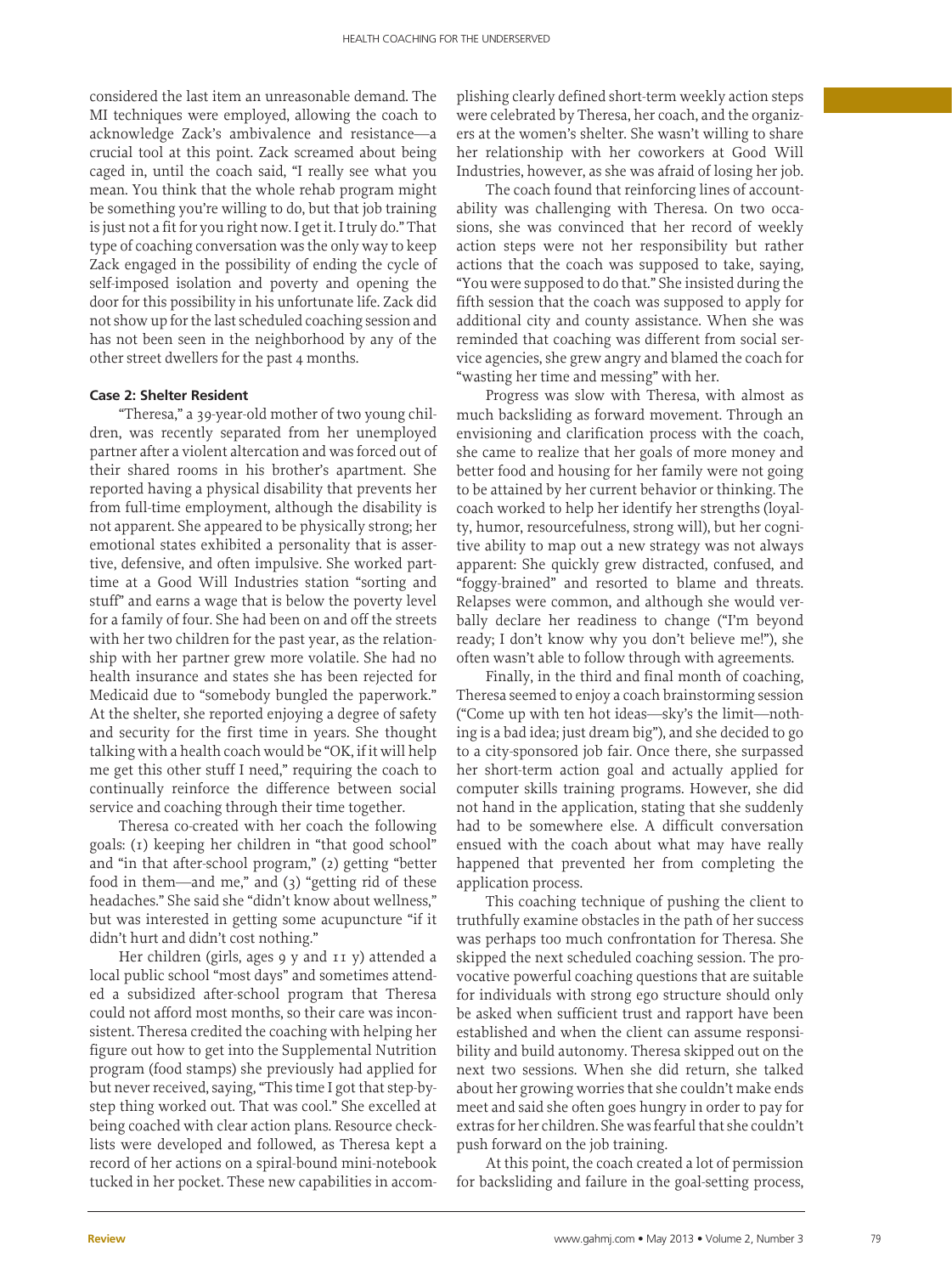letting Theresa know that this is typical for everyone and normalizing the behavior. Theresa continued to berate herself and blame others for her not getting ahead. The conversations grew discordant and divergent as she cited past trauma and arguments with her parents and ex-partners that prevented her from getting her needs met. The coach had to reinforce that some of these topics may be better suited for a counselor that she could see through the community mental health clinic but indicated that if Theresa wanted to get back on track with her goals for earning more money and improving her quality of life, the coach was ready to pick up where they left off.

This sudden shift in the conversation is classic in the defining territory of what constitutes coaching vs therapy. When a coach considers someone capable, the coach is actively listening for the possibility that change can happen. When Theresa was cut off from a long tirade of blaming others, she was stunned that her coach wouldn't pursue the topic or at least listen. It was a tricky moment but proved to be a successful risk in the coaching relationship.

Theresa dropped the discourse and said, "Let's work on something else then." She wanted help resolving her frequent headaches and wondered if it was linked with the one time she went to the free obstetrics/ gynecology clinic and "they told me I had high blood pressure. You think I do?" This led to a new coaching goal of exploring her health, blood pressure, weight management, and more. Theresa renewed her coaching relationship for another 12 weeks because, as she said, "If my health goes, then these kids got nothing."

# **Case 3: Subsidized Housing Residents**

"Gloria" was a working mother, resident of subsidized housing, formerly homeless and now employed. She and her coach worked on Gloria's stated goal of improving her diet and finding physical activities that would help her better manage the stress in her life. She said she was constantly worried about keeping her apartment and her job and maintaining this new status of a better life. The conversations usually began with questions regarding nutritional practices she wanted to change. She knew fast food was not the best choice and wanted to know if some healthy, more economical options were available. The coach evoked from Gloria the idea of trying whole grains that she heard about; for instance, she might try brown rice in place of white rice and reduce her intake of processed food. Gloria created goals of eating two servings of fruit and vegetables per day. She decided to be mindful of drinking more water and made a goal of drinking four bottles of water per day. She and the coach celebrated her accomplishment of all of her nutritional goals. She then focused her attention on exercise and after a lot of coach guidance decided to walk with her son "Daniel" to school and attend a Zumba class 1 day per week.

Gloria made the most improvement in self-regulating her response to stress through adopting the

deep breathing exercises she practiced with her coach. The goal began with trying to focus on deep breathing before bed or in moments of feeling anxious at least 3 days during the week for as little as 2 to 5 minutes. Eventually, she performed the deep breathing exercise almost every day as a calming practice when she felt anxious or stressed. She advanced to mindfully notice when tension was held in her body so that the deep breaths could be employed whenever she needed them.

Overall, the positive effects of coaching included Gloria increasing her intake from two servings of fruits and vegetables per day to three per day; increasing her relaxation/stress management exercises from 3 days per week to 5 days per week; and gaining an overall better knowledge of healthy nutritional choices for her and her son.

"Maria" was a resident of Mercy Housing who complained of a long-standing fibromyalgia. In her first coaching session, she referred to her former self as "Wonder Woman," constantly on the go and taking care of everyone. At the time of the firs session she felt like she barely had enough energy to take care of herself. She rarely left the house and spent most of her days in bed doing paperwork. She had difficulty sleeping, which adds to her daytime fatigue. Maria found it challenging to go about daily tasks; she said putting her shoes on was exhausting. In previous years, Maria had a passion for cooking but found the process to take three times as long as it used to, which created frustration.

During the first conversation, the health coach realized Maria was being really hard on herself. She was constantly comparing herself to her former "Wonder Woman" self. This comparison added to her stress, depleting more energy. The goal of the coaching sessions was to create an awareness of these negative thoughts (whether they were judgments or comparisons) and observe. The goal of observing her thoughts was to create a space of compassion for herself that in turn would help to alleviate stress.

Throughout 12 weeks of coaching, the external resource options (going to a gym, taking long walks in her neighborhood) for stress reduction were met with excuses, limitations, and frustrating setbacks. Rather than seek additional external resources, Maria discovered through her coach the internal methods of relaxation. These were immediate and free and required no travel. She began listening to music, cooking healthful meals when time and energy permitted, relaxing in the thoughts of past joyful memories, and engaging in breath work. Mindfulness and breath work were consistently appreciated and employed by Maria for going to sleep and calming herself at work.

At the end of the last session, Maria reported being compassionate with herself and taking the time to allow herself to relax. By observing her thoughts and treating herself with kindness and compassion, she was able to reduce her stress and connect with her inner "Wonder Woman" that was there the entire time.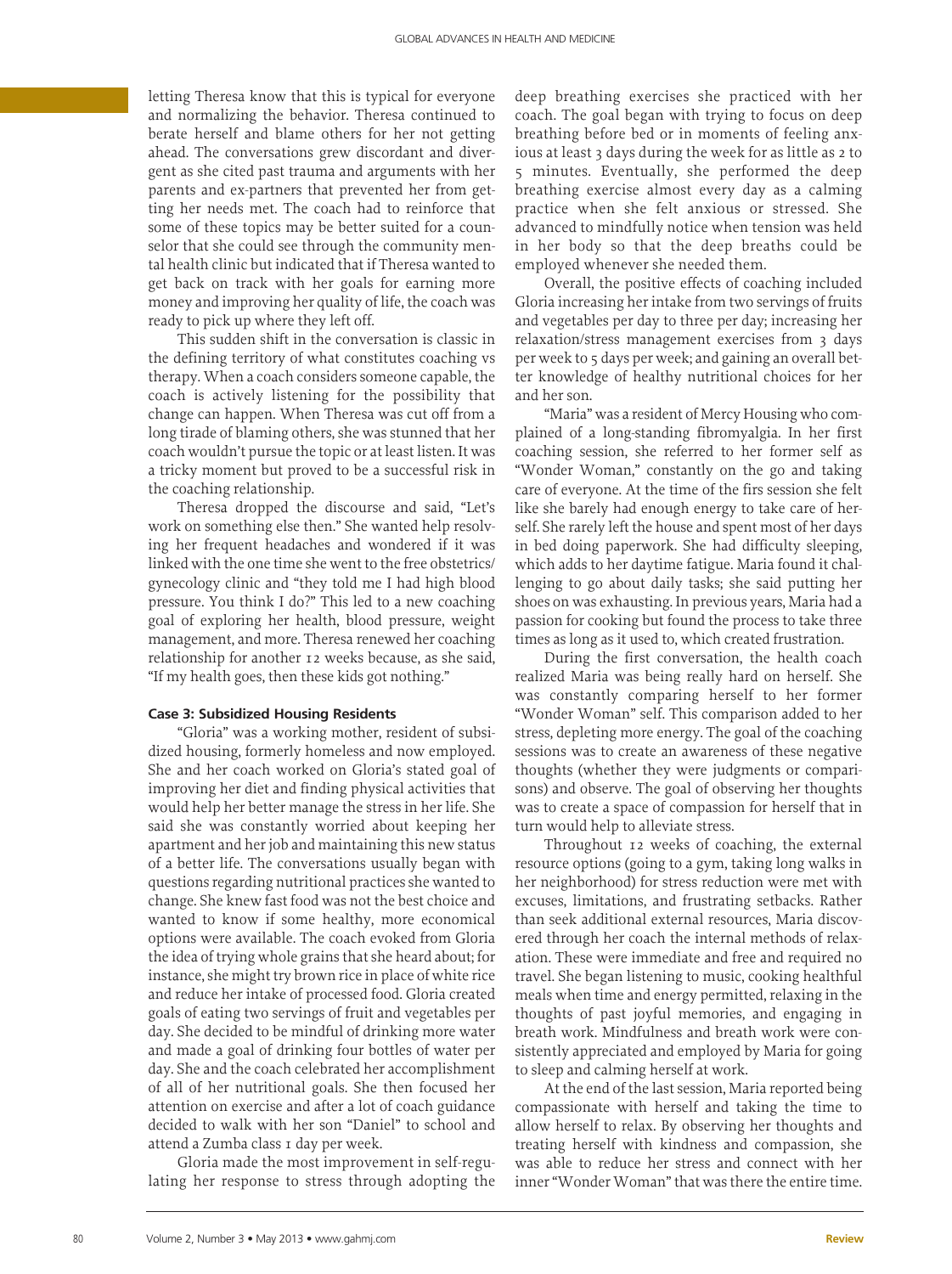#### **Table 1** How the Coaching Conversation Changes For Street Dwellers

| <b>Timeline</b>          | 0-3 Mo on the Street                                                                                                                                                                                       | 4-6 Mo on the Street                                                                                                                                                                    | Over 6 Mo<br>on the Street                                                                                                                                                                     | <b>Housing Secured</b>                                                                                                                                                                                                                                                 |
|--------------------------|------------------------------------------------------------------------------------------------------------------------------------------------------------------------------------------------------------|-----------------------------------------------------------------------------------------------------------------------------------------------------------------------------------------|------------------------------------------------------------------------------------------------------------------------------------------------------------------------------------------------|------------------------------------------------------------------------------------------------------------------------------------------------------------------------------------------------------------------------------------------------------------------------|
| <b>Behavior</b>          | Crisis mode, learning how to<br>survive, new conflicts, aggres-<br>sion, defensiveness, fearful of<br>authorities                                                                                          | Equilibrium regained,<br>street-smarts in progress,<br>conflicts habitual but not<br>serious, health conditions<br>deteriorating                                                        | Assimilated into street ethic.<br>learned "right" and "wrong"<br>ways to survive, sense of<br>ownership over area                                                                              | Anxious about staying, not<br>getting "kicked out." Worried<br>about being discovered                                                                                                                                                                                  |
| Coaching<br>Intervention | Coach asks what they know<br>about reducing harm to<br>themselves, establishing safety,<br>and finding shelter. Coaching<br>had greatest potential at this<br>stage for getting someone off<br>the street. | Coach evokes from client<br>the practical solutions client<br>can focus on now to deal<br>with ongoing problems.<br>Describe a good day. What<br>goes right? How do you<br>repeat that? | Coach introduces possibility<br>thinking, despite entrenched<br>setting. How would you like<br>things to be different?<br>Where have you given up?<br>What do you see as a<br>possibility now? | Coach evelops a wellness vision<br>and action plan with concrete<br>strategies for staying in hous-<br>ing, keeping employed,<br>improving health, keeping kids<br>in school.<br>Coach reinforces how to<br>connect with social agencies<br>and public health support. |

## **DISCUSSION**

The strength in using the IWC model for lowincome and vulnerable populations centered on bringing self-awareness and insights to individuals who could build self-efficacy for the first time through the uniquely supportive alliances with coaches. Most of the individuals in this project were unfamiliar with the accountability talk that is unique to coaching. They responded favorably to creating specific, measurable, realistic goals, building concrete plans, and identifying their values and strengths.

The coaching outcomes were most successful with residents of subsidized housing, slightly less successful with individuals in shelters, and least successful with those living on the streets. For the homeless, the Table demonstrates how the coach had the most positive outcomes with individuals who were on the street for less than 3 months. For those who were on the street for more than 6 months, coaching was nothing more than a friendly alliance; no positive changes in lifestyle or health improvement were noted.

Just as the diagnostic codes of "depression" or "anxiety" do not tell the whole story of vulnerable people uprooted from bulldozed neighborhoods, neither do the coaching lexicons of "intrinsic motivation" and "motivational enhancement" tackle the challenge of living in resource-poor social environments.<sup>8</sup> Coaching the very poorest (street dwellers and those in temporary shelters) requires more attention to the upstream needs of safe housing; access to healthcare, education, and job training; and freedom from street violence.9 Coaching in and of itself cannot address the full epigenetic and neuropathological assault on the individual from poverty, oppression, social nonattachment, and unrelenting stress.

## **Downstream and Upstream**

Coaching works on two fronts: tapping into individual strengths and identifying external resources. This internal-and-external dance worked well for those in subsidized housing, where systems and personnel were in place to aid connection with external resources. Two case managers and an onsite program director are available at all times to assist residents in the Mercy Housing units. The services provided by Catholic Charities CYO include support to help clients keep their apartments, maintain jobs, keep children in school, receive after-school daycare, receive family support programming, access healthier foods through onsite food bank delivery, take part in onsite exercise classes, get help with tax preparation, take computer classes, and improve their health and reading literacy.

For the individuals on the street and in temporary shelters, the social milieu remained dislocated and health depleting. One coach working with the homeless concluded,

*The cards are stacked against these folks. My "client" had to move every day to another alley, and still he shared his cardboard mat with me when we'd meet. There was no place to get decent food, no available shelters, and he was in need of a knee operation but had no means of getting to the clinic.* 

Some coaching relationships with the homeless ended prematurely. In the debriefing sessions, the coaches discussed how impoverished social environments cause risk factors for illness that cannot be solved with individualized behavior change. Therefore, it was considered both unreasonable and uncompassionate to place the onus for change on the shoulders of the disenfranchised while simultaneously—because of sequestered budgets and depleted social services—witnessing the rise of the old, familiar agents of social illness and chronic disease: high unemployment, a crumbling education system, loss of affordable housing, lack of preventive health services, transportation barriers, closed mental health centers, and even the lack of a local grocery store. The coaches were in lockstep with the sentiments expressed in a Robert Wood Johnson survey of physicians in which 85% recognize unmet social needs of their patients but did not feel competent in dealing with those needs.<sup>10</sup>